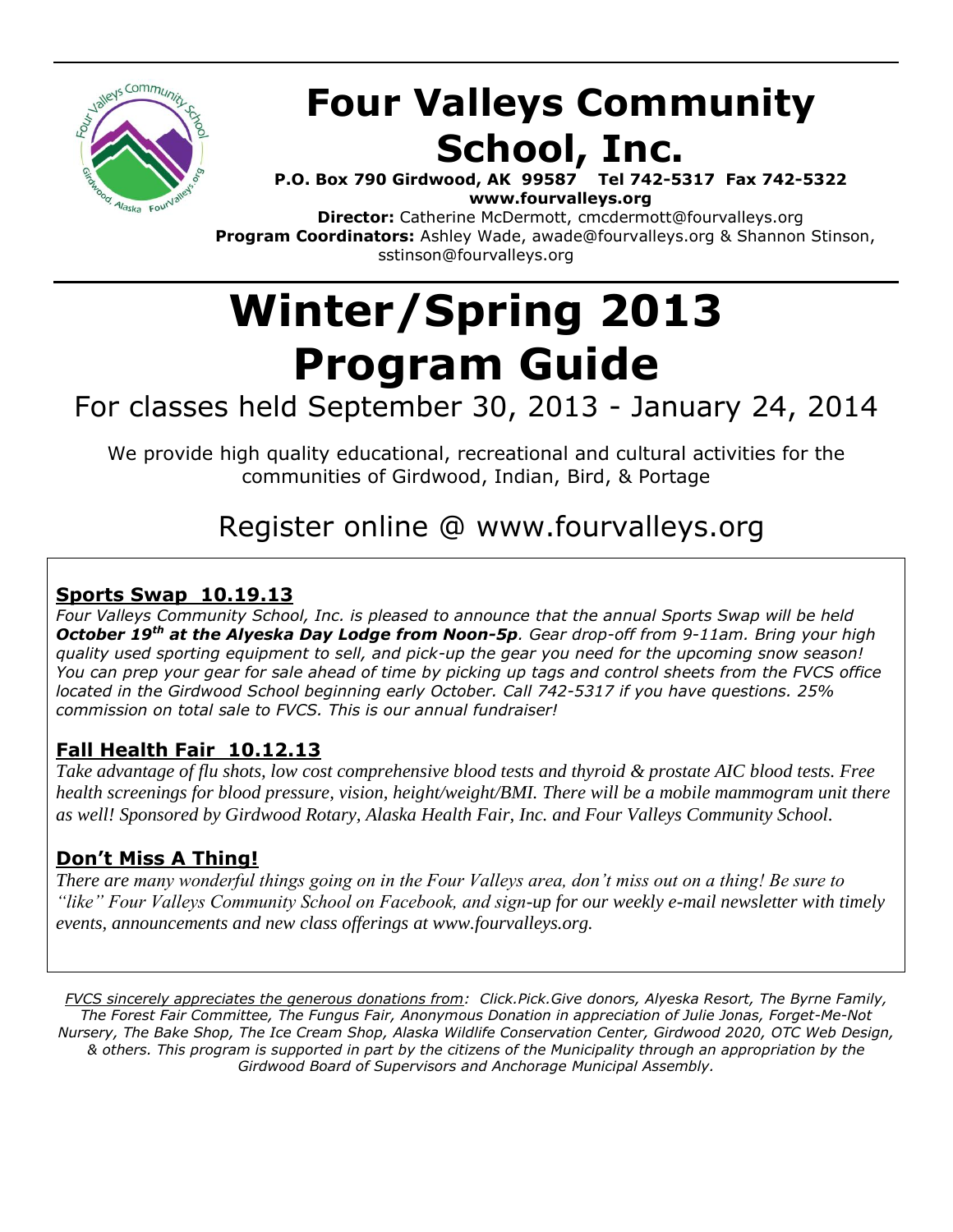#### **Basketball**

*Tuesdays, 10/1-1/21, 7-9pm Kelvin Doyle, instructor \$55* Recreational coed basketball with a friendly yet competitive spirit. Fast paced games are a great workout. Wear non-marking shoes. Drop in for \$5.00. No class December 3, December 24 & December 31st.

#### **Introduction to Bellydance**

*Mondays, 9/30-11/25, 7:30-8:30pm*

#### *Jody Carlsen, instructor \$56*

Looking for a way to shake up your fitness routine? What about belly dancing? It's fitness, sensuality, strength, and fun all rolled into one! This is a beginner belly dance course designed to teach basic moves and technique as well as some history and information on the many different styles of this ancient dance. Don't think you have the body for belly dance? You do! All fitness levels welcome. If you've taken this class before,take it again- you'll learn something new and it's a good workout! You can pay a drop-in fee or use your punch pass for this class.

#### **Introduction to Kung Fu for ADULTS**

#### *Tuesdays, 10/1-1/21, 6-7pm*

#### *Shayla Pedersen, instructor \$112*

This class is an introduction to Kung Fu. Sifu Shayla has had years of experience teaching Kung Fu in our community, and lead a popular introduction class this past spring. Come learn the basics of this ancient form of martial arts.

#### **Pilates with Patty**

#### *Wednesdays, 10/9-1/22, 8:30-9:30am*

#### *Patty Montague, instructor \$98*

A conditioning routine to develop flexibility, strength, and endurance for a long, lean body. Pilates enhances core strength, proper breathing and awareness for controlled fluid movements for a balanced body and lifestyle. Pilates is a body conditioning routine that helps build flexibility and long, lean muscles, strength and endurance in the legs, abdominals, arms, hips, and back. It puts emphasis on pelvic alignment, breathing to relieve stress and allow adequate oxygen flow to muscles, developing a strong core or center (tones abdominals while strengthening the back), and improving coordination and balance. Pilates' flexible system allows for different exercises to be modified in range of difficulty from beginning to advanced. Intensity can be increased over time as the body conditions and adapts to the exercises. No muscle group is under or over trained. It enhances core strength and brings increased reach, flexibility, sure-footedness and agility. Drop-in to this popular class for \$11.00, or use your punch pass! No Class Dec 25th or Jan 1st.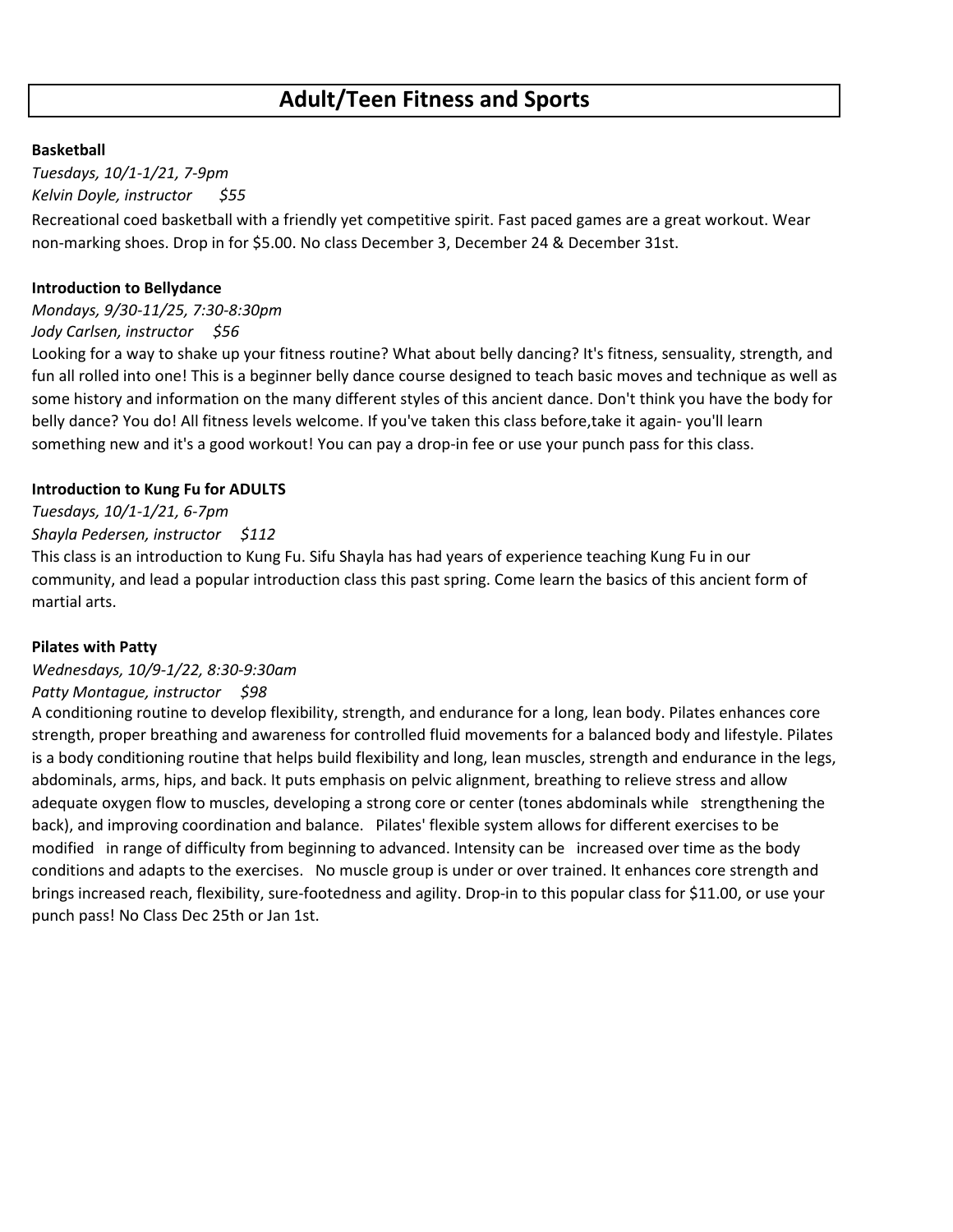#### **Wake-up with Weights**

*Tues and Thurs, 8/27-10/31, 6-7am Kris Malecha, instructor \$128*

Kick off the fall right. Wake up, get up and get your workout done! This is a total body conditioning workout that features cardio, resistance training, balance and flexibility. Great dry land training for skiing, and complements our active Girdwood lifestyles. No experience necessary; work at your level and increase your cardiovascular fitness, core strength, muscle strength, and tone. Unsure about early mornings? The best thing about morning workouts is; its done! You know how the day has a way of getting away from you sometimes, and your workouts often suffer. Plus, you will jump start your metabolism and keep it elevated for hours, meaning you will burn more calories all day long. It also energizes you for the day and increases your mental acuity. If you are not a morning person, don't worry. Once you start working out early in the morning, you begin to regulate your body's circadian rhythms and it becomes second nature. Just do it!

#### **Yoga: Vinyasa Flow**

*Tuesdays, 10/15-1/21, 7-8pm Carl Propes, instructor \$91*

Learn and practice basic yoga postures and breathing exercises to improve your mind and body awareness. Open to beginners and practitioners at all levels. Register for the entire class, drop-in for \$11, or use your punch pass!

#### **Yoga with Jen**

*Thursdays, 10/10-1/23, 6:30-7:30pm Jen McCombs, instructor \$84*

Practice yoga to increase flexibility, balance, strength and agility. Start with warm-up, move into warrior series, focus on certain muscle groups and strengthening muscles, cool down- feel great! Register for the entire class, drop-in for \$11, or use your punch pass! Held at the Girdwood Community Room.

**\*\***The following two courses are offered consecutively, but you must register seperately: **\*\***

#### **Yoga with Shannon**

*Sundays, 11/24-12/15, 9:30-10:45am*

#### *Shannon Stinson, instructor \$28*

What better way to ease into your Sunday than coming to your yoga mat to reconnect your breath , mind, and body in this playful, alignment focused Hatha yoga style practice? In this class you will be guided through basic yoga poses (with advanced variations offered) as we practice connecting movements with our breath. A balance of holding poses longer and taking time in restorative poses will leave you feeling calm, clear, and open to transition into **Guided Meditation with Haley**!

#### **Guided Meditation**

*Sundays, 11/24-12/15, 11-11:30am*

#### *Haley Hirsch, instructor \$23*

Whether you are new to meditation, out of practice, or a regular meditator, guided meditation can help you feel the way you want. Calm, happy, energetic, active…however you want to feel, you can achieve that by tapping into the power of meditation. This class will follow **Yoga with Shannon**. Sign up for both classes and enjoy a peaceful Sunday morning to start your week off right!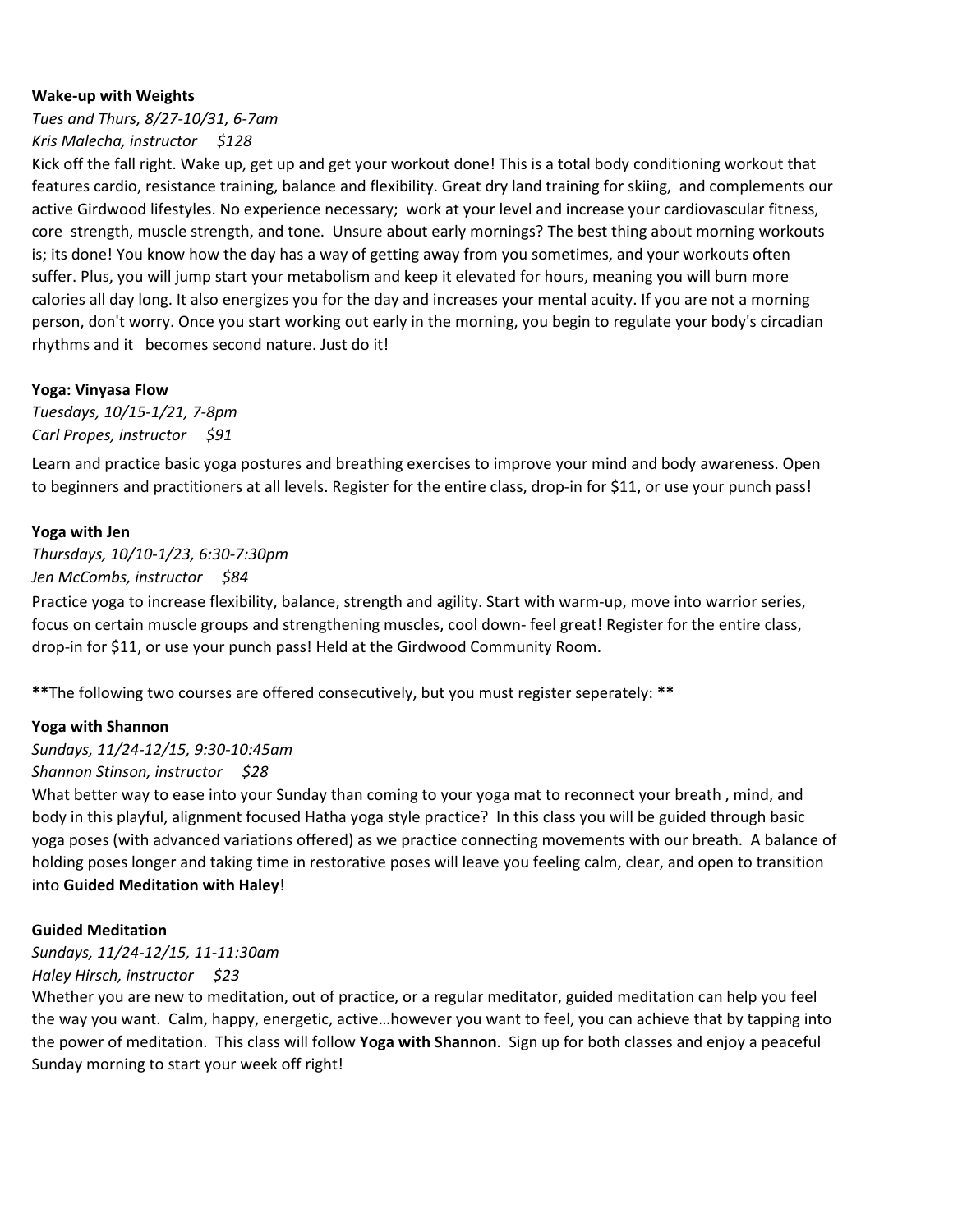#### **Zumba with Robin**

*Mondays, 9/30-1/20, 6-7pm Robin Randich, instructor \$84*

Are you ready to party yourself into shape? That's exactly what zumba is all about. It's an exhilarating, effective, easy-to-follow, Latin-inspired, calorie-burning dance fitness party. There are numerous styles of Latin dance mixed in, and the beautiful part of this class is that you don't have to be a dancer or professional. Zumba Fusion allows anyone and everyone to have fun while dancing and exercising, and at the same time - learning different styles of movement to amazing music. You can't beat that! Start your week with fitness and fun!

#### **Punch Pass - 10 Classes \$90**

#### **Punch Pass - 5 Classes \$50**

Some adult fitness classes may be attended on a drop-in basis. Purchase a punch pass to fulfill the drop in charges at a rate of 10 classes for \$90. Payment and registration, along with the "Release of Liability, Waiver of Claims, Assumption of Risks and Indemnity Agreement" must be completed before we process your punch pass. One punch pass can be used for all classes that allow drop-ins unless otherwise noted. Punch passes expire at the end of each session.

## **Arts, Crafts and Cooking**

#### **Tlingit, Haida, and Aleut/Aluutiq Basket Weaving**

*Tuesday, 10/15, 6-7:30pm*

#### *Dorrie Dean, instructor \$30*

Join cultural anthropologist Dorrie Dean for this fascinating, hands-on basket weaving class. Using rattan reeds, each class participant will weave a basket using the same technique as those made by the Tlingit, Haida, and Aleut/Aluutiq cultures. You will leave the class with a functional sturdy basket to keep or give as a gift! A hand-out on natural dyes and color weaving instructions are provided. Appropriate for ages 10 and up.

#### **Community Mosaic Project**

#### *Sundays: 1/16, 2/23, 3/30, and 4/27*

*Thalia Wilkinson, instructor \*no fee for this class, but please register.\**

Leave your mark on Girdwood! Your help is needed on the next community mosaic project. Individuals and families are invited to help with this fun & creative indoor project. Our finished pieces will be installed in the new park next summer! Thank you to *Girdwood Parks & Recreation and the Girdwood Board of Supervisors* for donating the use of the Girdwood Community Room. Four Valleys Community School is providing administration for this class gratis.

#### **Haloween Cupcakery**

Tuesday, 10/29, 3:15-5pm *Selita Rios, instructor \$18*

Join Ms.Selita and create a sensation with creepy creations perfect for Haloween and El Dia de los Muertos! You will go home with half a dozen tasty treats to share with friends and loved ones!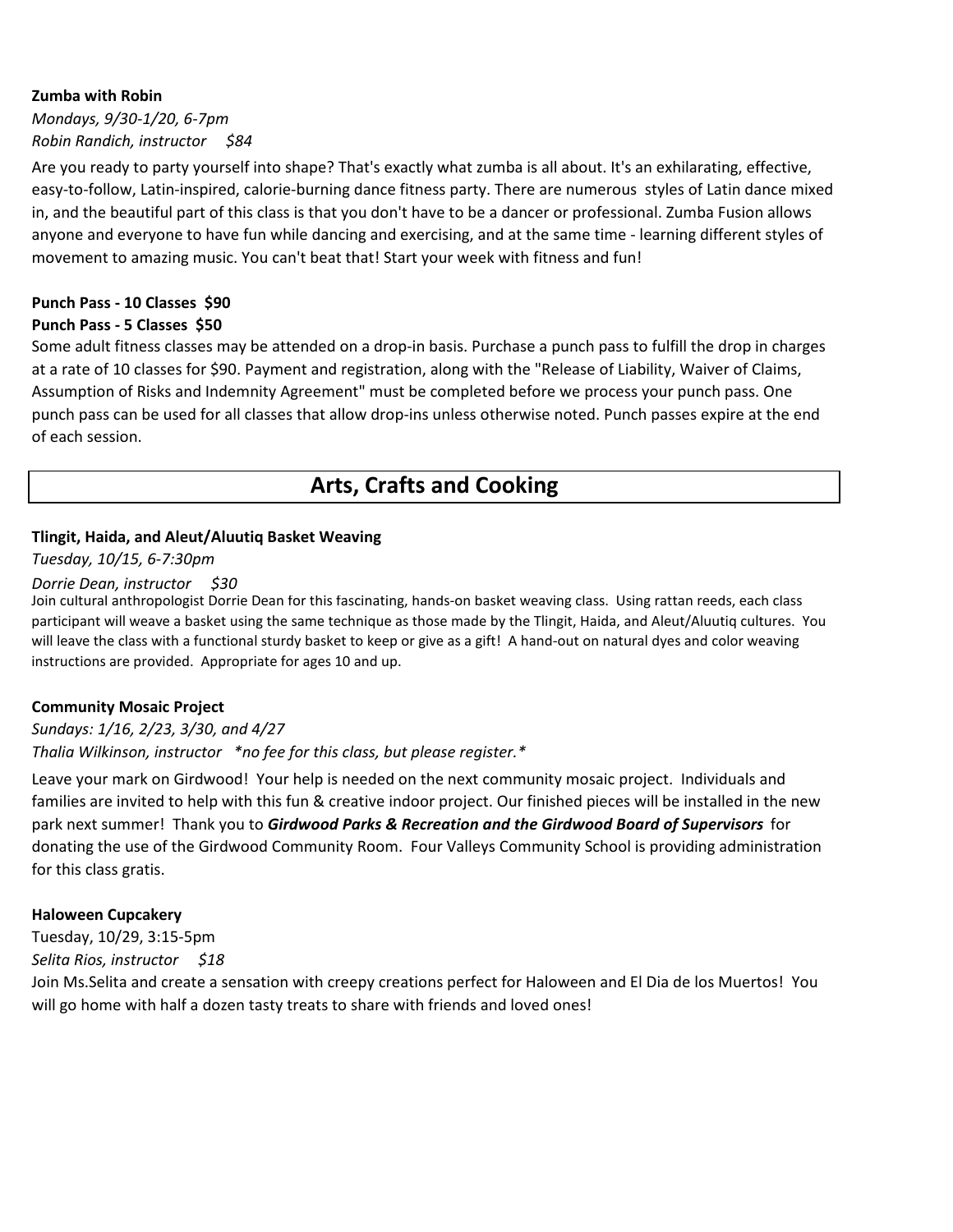#### **Glacier Valley Quilters**

#### *Wednesdays, 9/25-1/22, 9am-6pm*

Join a group that has been meeting for years with the motto

"quilting+sewing+knitting=camaraderie+laughter+creative products!" Bring your own machines and materials, and join in. This group gets together to knit, sew, quilt, and do other hand-made projects, and freely shares their vast experience with others. This group of local Girdwood residents also work together each year to produce a beautiful quilt that they donate to a local non-profit for auction, complete with their signature "gold piece". Find out what they are all about each Wednesday. Come for one hour, or all day! Drop-ins welcome at \$5 per visit.

#### **\*\*Fused Glass Classes with Laura Walter coming soon! \*\***

Check our website soon for details and dates.

#### **Knife Skills with Chef Porter**

*Tuesday, 10/22, 7-8:30pm Jason Porter, instructor \$6*

Learn how to keep an edge, dice, julienne, chiffonade, and more. & nbsp; Bring a kitchen knife or two, sharpening stone/implement, an onion, a carrot, plus a vegetable/herb of your choice.

#### **Pies In Time for Turkey Day**

*Tuesday, 11/26, 7-9pm Tommy O'Malley, instructor \$30*

Learn the secrets to making the perfect pie crust from an international pie baking champion! Tommy O' Malley will teach you just in time for Thanksgiving. You will go home with two delicious pies to delight your loved ones. Choose from: pear-mince-almond, apple-cranberry-walnut, or pumpkin. All ingredients are provided, however you must bring two pie pans and a rolling pin. Bring your own beverages if you wish .

## **Special Interest**

#### **Calling all Pets I, Monday, 10/14 Calling all Pets II, Monday, 12/2 4-9pm**

#### *Dr Michelle Leibold \$5*

Dr. Michelle Liebold provides physical exams, consultations and vaccinations for your pet here in Girdwood. Register here on-line, then call 345-5886 for your specific appointment time and to review your pet concerns. Price listed here is per pet, payable to FVCS. Pay Dr. Leibold's fees at your appointment. Registration will close one week prior to appointment day.

#### **Divide and Conquer… Dahlias!**

*Friday, 10/18, 6-8pm Courtney Thompson, instructor \$12*

Come join us in the greenhouse at Forget-Me-Not Nursery Friday, October 18th at 6 p.m. for a Dahlia Dividing session. Bring your questions, your knowledge, your tools, and your tubers (if you have them); no experience necessary! We will enjoy food, beverages, music, and good company while exploring methods for dividing, storing, and growing Dahlias. Snacks and beberages provided, dividing knives will be available for purchase.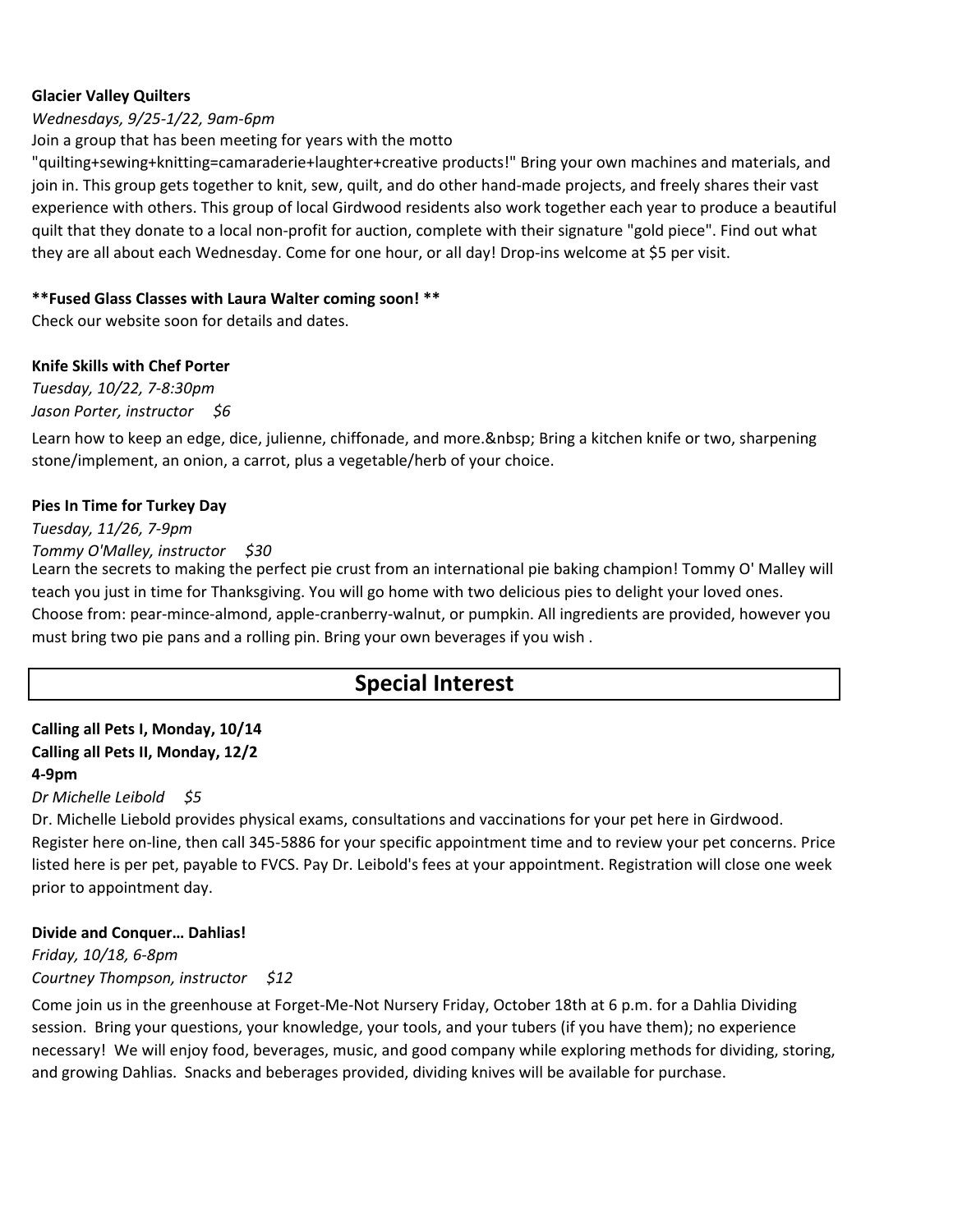#### **Essential Oils 101**

*Tuesday, 11/5, 7-8:30pm Mauri Parks, instructor \$12*

Are you ready to learn how to enhance your life with essential oils? Would you like to know how you can protect your family and pets from environmental toxins? Please join us and experience the healing properties of plants. Add a new tool to your medicine cabinet to keep yourself and those you love happy and healthy this winter. Essential oils 101 will be an informal gathering with a brief presentation followed by experiential hands on time with the essential oils. Everyone will leave with a sample to delight the senses long after the class is over. Bring a friend!

#### **How to Write Your Own Simple Will**

## *Thursday, 10/10, 7-9pm*

*Jerry Reichlin, instructor \$10*

If you don't make a will before your death, state laws may determine who receives your property and a judge may decide who will raise your children. Taking the time to write a simple will is an important step to be sure that your belongings and children are taken care of hen you are gone. Join Girdwood lawyer Jerry reichlin in this class where you will write your own simple will under the advisement of someone with legal expertise and who is familiar with Alaskan laws. If you do nothing else to take care of your legal affairs, you should write a will! Scholarships available, call 742-5317.

#### **Heartsaver CPR, AED, and First Aid**

#### *Wednesdays, 10/30 & 11/6, 5:30-9pm*

#### *Linda Masolini, instructor \$95*

Heartsaver First Aid, CPR, and AED is a classroom, video-based, instructor-led course that teaches students critical skills needed to respond and mange a first aid, choking, or sudden cardiac arrest emergency in the first few minutes until emergency medical services (EMS) can arrive.This course is for anyone with limited or no medical training who needs a course completion card in first aid, CPR, and AED use to meet job, regulatory, or other requirements. Upon completion of this course, students recieve an American Heart Association Heartsaver First Aid CPR AED Course Completion Card that is valid for two years.Students learn skills such as how to treat bleeding, sprains, broken bones, shock and other first aid emergencies. This course also teaches adult and child CPR and AED use.

#### **Learn the Thriller**

*Saturday, 9/28, 3-5pm Karen Montague, instructor \$6.50*

Join your fellow "walking dead" and learn Michael Jackson's infamous "Thriller" dance. We'll transform you into a dancing zombie in no time! Two left feet? No problem; all ages and abilities welcome.

#### **Skincare and Basic Glamour**

*Monday, 10/21, 5-6pm Tory Harding, instructor \$21*

This is an educational class for ages 15 and up teaching the importance of proper skincare and basic glamour looks.We will be using Mary Kay Botanical skin care line and mineral eye and cheek colors. Every participant will go home with a goodie bag containing the following:botanical cleanse and hydrate samples, lip color sample, color card (mineral eye color and cheek color) sample, Mary Kay fall catalog (optional).You will also receive educational hand-outs and how-to's. Bring foundation and makeup brushes if you have them.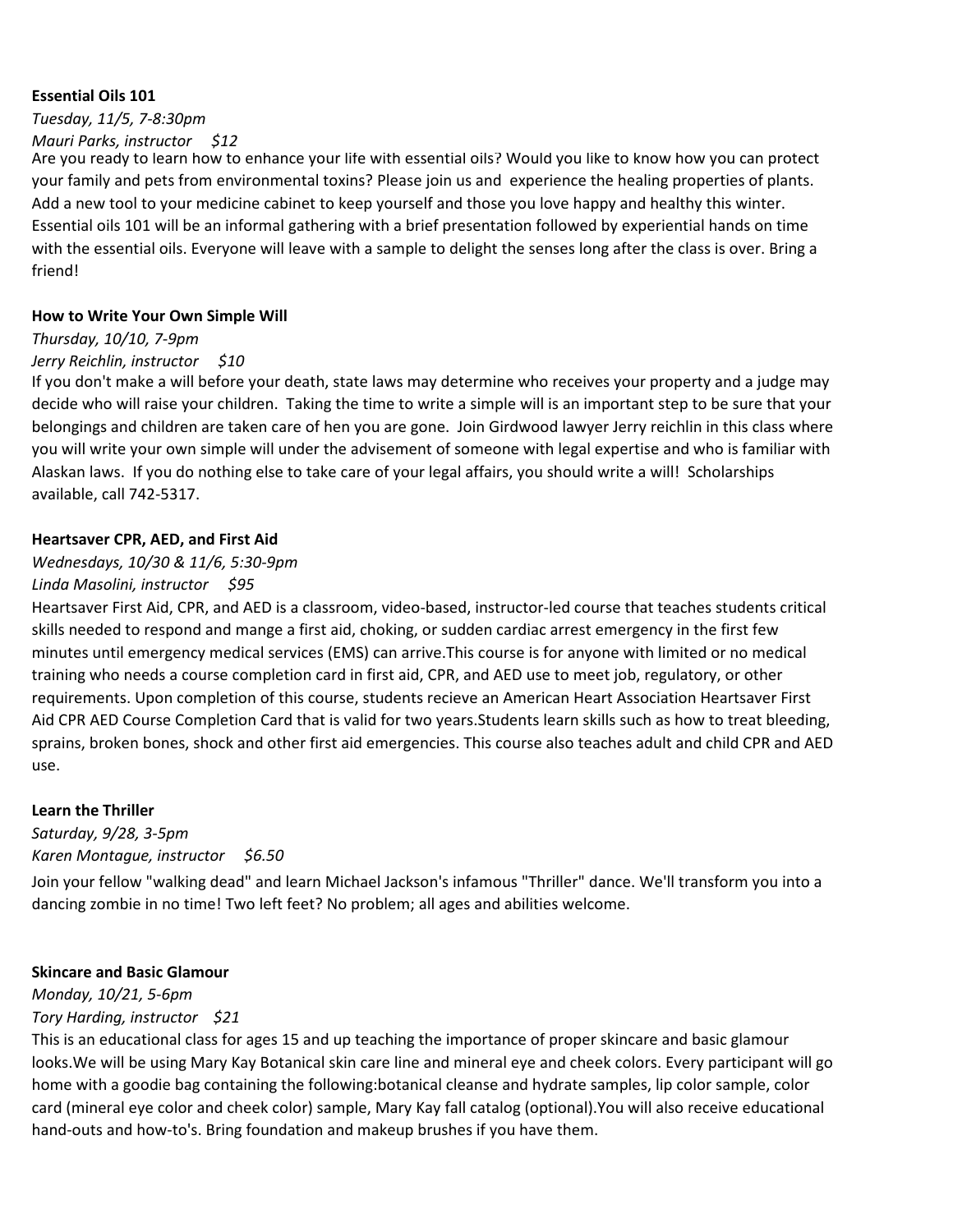#### **Starwatchers**

#### *Orientation on Wed, 10/9, 7-8:30pm*

#### *John Gallup, instructor (no fee for this class, but please register)*

It's our 16th year! Join us to view the winter sky with your friends on clear nights. Orientation meeting for new and returning star watchers on Wednesday, October 9th at the Girdwood School. Subsequent meetings via phone tree depending on clear skies. Binoculars and telescopes are helpful, but not necessary (bring them to orientation meeting). Youth under 13 must be accompanied and supervised by registered adult. Watch those stars (and planets and other fascinating things in the universe)! Contact John Gallup at 783-2308 if you are not able to make it to the first orientation meeting.THERE IS NO FEE FOR THIS CLASS.

#### **Ed2Go**

#### *Online courses, \$89*

Unique Instructor Facilitated Online Courses- Interested in Spanish? Grant-writing? Natural Healing? Photoshop? Personal Finance? and more. For a complete listing of the many courses see:

#### [www.gatlineducation.com/fvcsi](http://www.gatlineducation.com/fvcsi)

From here, you can enroll, and either pay online, or make your payment through the FVCS office, and we will verify your status as an online student so you can get started. All courses run for six weeks (with a two-week grace period at the end) and cost \$89. Courses are project-oriented and include lessons, quizzes, hands-on assignments, discussion areas, supplementary links, and more. You can complete any of the courses entirely from your home or office and at any time of the day or night.

## **Young Children**

#### **After School Crafts for K-2 Oct. 2nd After School Crafts for K-2 Oct. 9th After School Crafts for K-2 Oct. 16th After School Crafts for K-2 Oct. 23rd** *Wednesdays in October, 3:15-4:15pm*

*Jen O'Neill, Alex Roberto, and Misty Pekar, instructors \$5 per class*

Hey all you crafty and creative kids; Join us after school for different crafts that you will take home to share with your family that day! Each week will offer something different- get ready to use scissors, glue, paper, paints, glitter, beads, and felt to create a variety of seasonal creations! Register seperately for each class.

#### **Fire StationTour for Pre-School to 2nd Graders**

*Friday, 10/18, 10-11am*

#### *Steve Bartholamew, instructor \$3*

What goes on inside of the Fire Station anyway? October is Fire Safety Awareness month, so come learn about fire safety, fire engines, ambulances, and other emergency vehicles as well as what makes for a well dressed firefighter. This tour is held on a Girdwood School in-service day, and is especially important to teach children about what to do in case their is a fire in their home. It also is a chance for firefighters to show children what a fullydressed firefighter looks like, so that they will not be as afraid of them in the event of a rescue. Repetition with this tour is a positive thing so that your child remains familiar with our community firefighting staff and facility. Come visit the station once a year with this great class!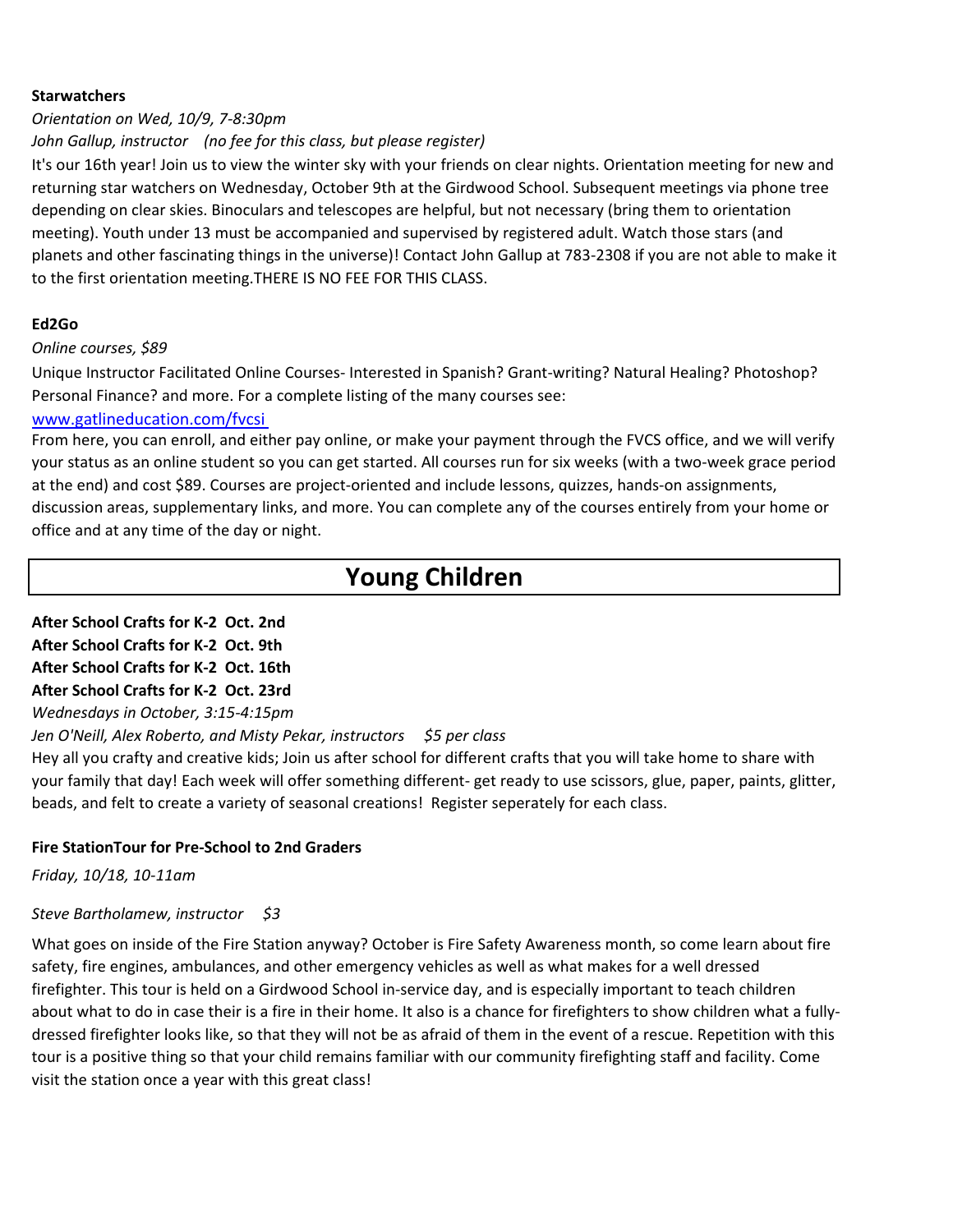#### **Indoor Soccer: Cubs Aged 4, 5 and K**

*Thursdays, 10/3-10/31, 3:15-4:15pm Ari Stiassny, instructor \$15* 

Join Coach Ari and other parents for some Indoor Soccer. Come to the Girdwood School gym and have fun playing lots of different games with soccer balls. Meet new friends! Learn to dribble, pass and shoot. Coach Ari will lead the charge, and parents need to jump in and lend a hand during practice.

#### **Lil' Tykes on Bikes**

*Fridays, 11/1-11/22, 4:30-5:30pm Ashley Wade, instructor \$8*

Biking in the winter? Absolutely! Bring your preschooler and their bicycle, tricycle, or scooter and get ready to roll! The little ones will have fun while practicing their biking skills in the warmth of the school gym. It's also a great way to get those wiggles out before dinner... All levels of riders welcome!

#### **Make a Plate**

*Tuesday, 10/8, 3:15-3:45pm Barb Crews, instructor \$10*

Make your dinner table an art gallery! Create a keepsake good enough to eat from! You can make a plate that will not only preserve the artwork and memories of your children, but it is a great opportunity for all ages to be creative. These make great gifts, and many people opt to keep for home use too. Have one for each year of your child's life! Open to all ages, adults can have fun with this too.

#### **Pottery Tree Ornaments**

*Thursday, 12/5, 3:15-4:15pm Ashley Wade, instructor \$15*

Make a fun 'make and take' pottery project. Decorate a half dozen pottery tree ornaments with paint, beads and glitter. Give as gifts or hang on your own tree. Parents are encouraged to attend with young children. A big thank you to Leola Rutherford who generously provided these ornaments for Four Valleys this year!

#### **Romp-n-Snore Mondays**

*Mondays, 9/30-1/13, 9:30-10:45am Ashley Wade, instructor \$12*

This is our morning session to bring your preschool aged children to the school gym for supervised exercise and activities. We will take over the gym and bring out the balls, mats, and hula hoops for free-play. Bring your own trikes, trucks, scooters, etc. Parents, you must be present to play with and supervise your child. This is a great chance not only for your child to run and play in a wide open space with other small children, but it is a great opportunity to get to know other parents in this community. Come and check it out! Register only one child per family as class fee is per family.

#### **Spooky Haloween Craft**

*Wed, 10/30, 3:15-4:15pm Jackie Moser, instructor \$5* Make a spooktacular Haloween craft and decorate a candy bag in time for the Haloween Carnival!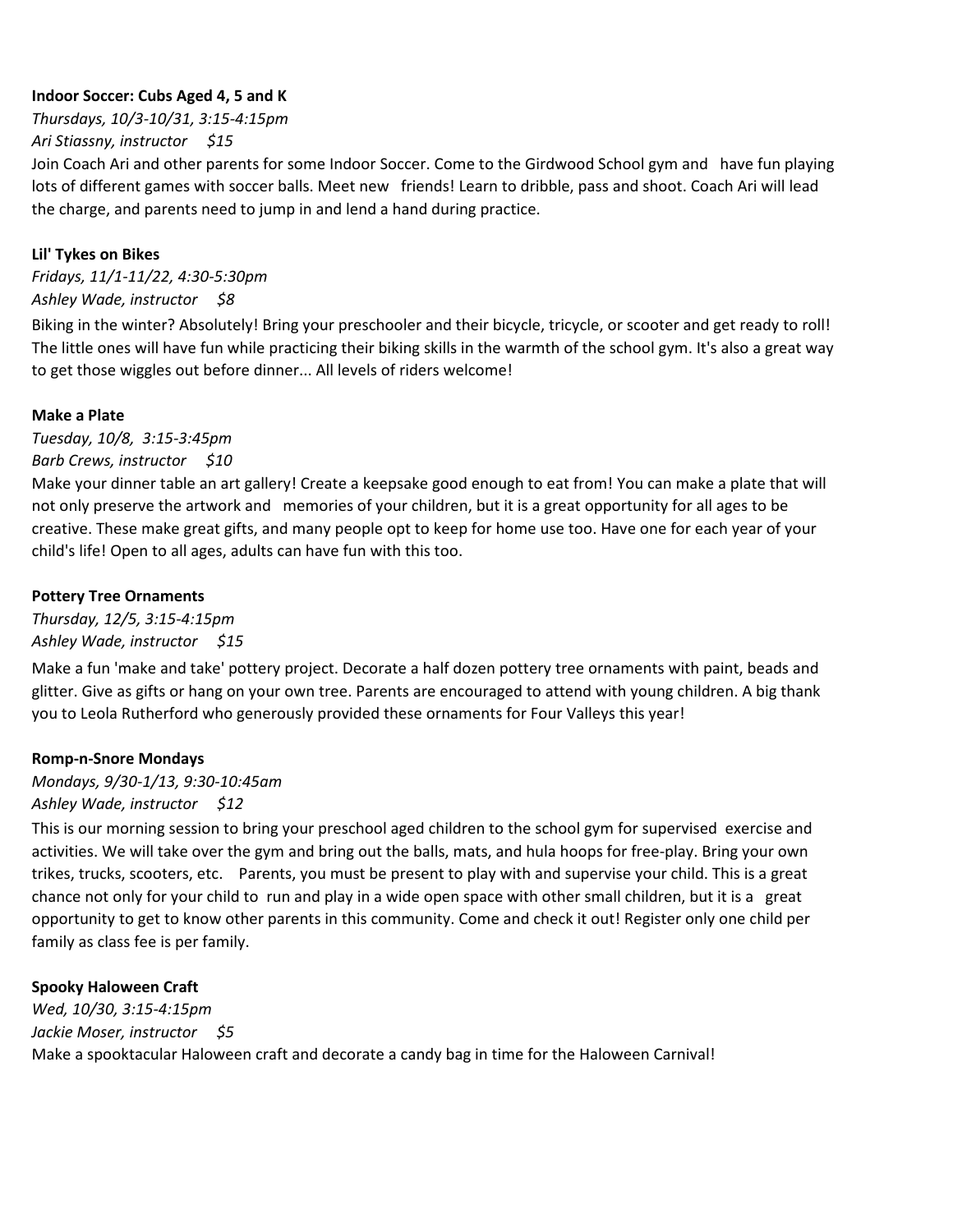#### **Yoga for Pre-Schoolers Sept/Oct**

Tuesdays, 9/10-10/15, 10:15-11am

Briana Sullivan, instructor \$37

Little Yogis is back! Fun, engaging, and healthy activity for children to balance your fall. Kids will learn basic yoga poses and improve coordination, motor skills, and confidence in a safe and comfortable environment. Registration strongly encouraged, but drop-ins welcome.

## **Children**

#### **Chess Club**

*Wednesdays, 10/23-1/22, 3:30-5pm Gary Galbraith, instructor \$11*

Think of chess as an exercise for the mind- come play and have a blast! The game of chess is a fun way to practice concentration, patience, logic, and mental calculations. Don't know how to play? Come learn how! Beginners and all levels welcome. If you have a portable chess set, please bring it along.

#### **Dance Club with Tanya Lee**

*Tuesdays, 9/24-10/15, 3:15-4:15pm*

#### *Tanya Lee, instructor \$10*

 This class will emphasize free-form movements and expression across many musical genres. Join Tanya for fun, energetic dancing that will build self-confidence, improve posture and teach an appreciation for the dance arts. Lets party!

#### **Group Guitar Lessons**

*Tuesdays, 11/12-1/21, 3:15-4:15pm Bob Misley, instructor \$108* 

This is a weekly 1-hour class for beginning guitar players 9-years old and up! Players will learn to play in a fun, social setting. Students will learn basic chords and how to keep time in a group, strum basic songs, and become familiar with their instrument. Students need to bring their own guitar. Scholarships available for this class! Please call the FVCS office for details, 742-5317.

#### **Private Guitar Lessons 4:30, 5:00, 5:30, 6:00pm**

*Bib Misley, instructor \$243 Tuesdays, 11/12-1/21* 

This is a weekly 1/2 hour private guitar lessons that teach to your ability levels and interests. Students will be coached and challenged to improve and build skills one-on-one with an experienced instructor. Scholarships available for this class! Please call the FVCS office for details, 742-5317

#### **Holiday Cookie Decorating I**

**Holiday Cookie Decorating II** *Monday, 12/9 or Tuesday, 12/10, 4-5pm*

*Stephanie Flynn, instructor \$7*

The Flynns are celebrating their 14th year of inviting you and your children to decorate delicious cookies at The Bake Shop! All ages welcome at both sessions, but children younger than grade 1 must be supervised directly by an adult.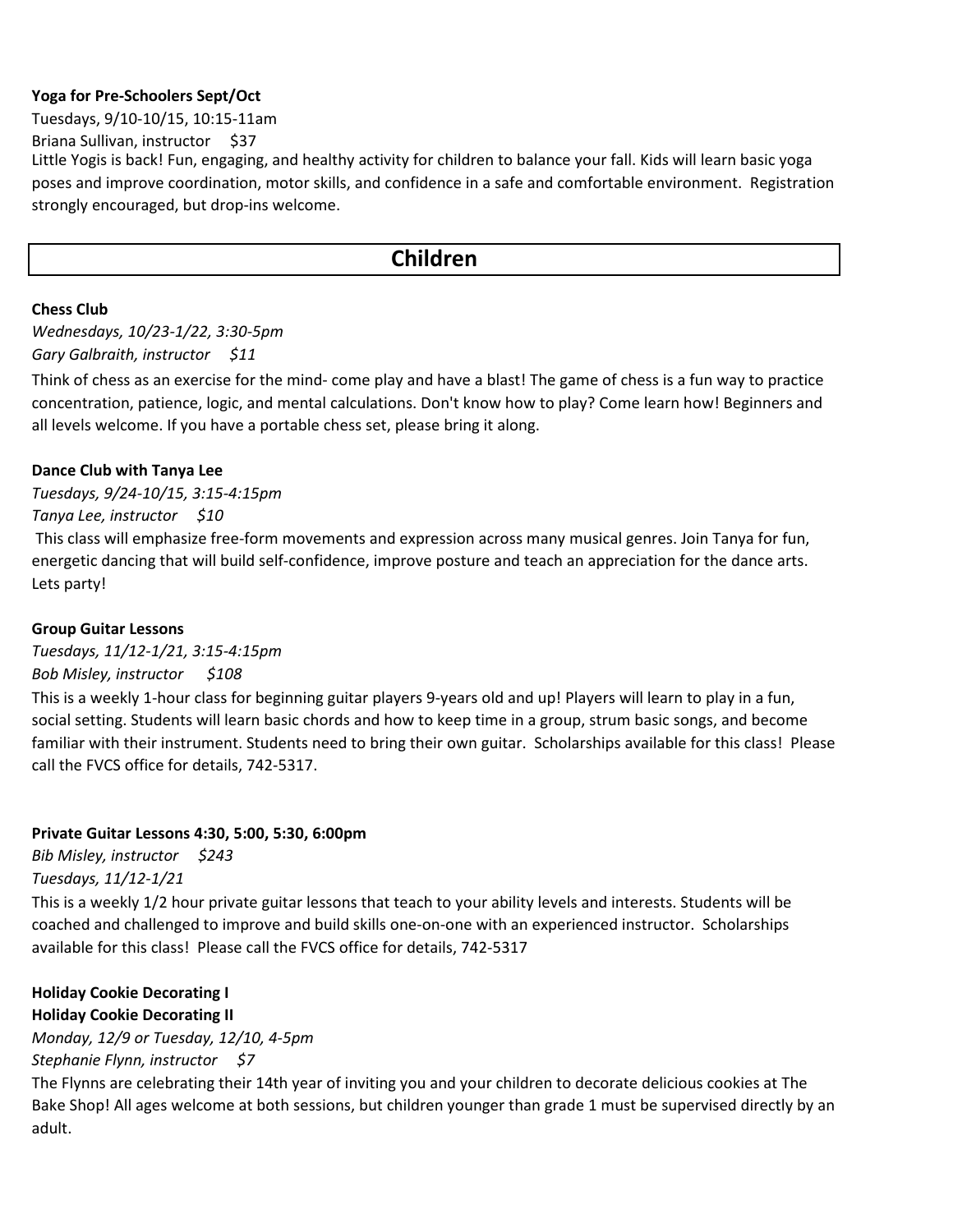#### **Fire StationTour for 3rd-6th Graders**

Friday, 10/18, 1-2:30pm Steve Bartholamew, instructor \$3

What goes on inside of the Fire Station anyway? October is Fire Safety Awareness month, so come learn about fire safety, fire engines, ambulances, and other emergency vehicles as well as what makes for a well dressed firefighter. This tour is held on a Girdwood School in-service day, and is especially important to teach children about what to do in case their is a fire in their home. It also is a chance for firefighters to show children what a fully-dressed firefighter looks like, so that they will not be as afraid of them in the event of a rescue. Repetition with this tour is a positive thing so that your child remains familiar with our community firefighting staff and facility. Come visit the station once a year with this great class!

#### **Kung Fu for Beginners Aged 3-5**

## *Tuesdays, 10/1-1/21, 3:15-4pm*

#### *Shayla Pedersen, instructor \$98*

Sifu Shayla has been working with Four Valleys Community School for years teaching our children martial art forms, take-downs, basic tumbling, discipline, self esteem, respect and rank advancement. Class is geared for children new to the martial arts, and specifically for children between 3-5 years of age.

#### **Kung Fu for Beginner to Intermediate**

*Tuesdays, 10/1-1/21, 4-5pm Shayla Pedersen, instructor \$98*

Sifu Shayla has been working with Four Valleys Community School for years teaching our children martial art forms, take-downs, basic tumbling, discipline, self esteem, respect and rank advancement. Class is geared for children above the age of 5 who are new or have some experience with the martial arts.

#### **Kung Fu for Advanced**

### *Tuesdays, 10/1-1/21, 5-6pm*

#### *Shayla Pedersen, instructor \$112*

Sifu Shayla has been working with Four Valleys Community School for years teaching our children martial art forms, take-downs, basic tumbling, discipline, self esteem, respect and rank advancement. Class is geared for children who have been practicing the martial arts for several years. Please call the FVCS office if you have questions as to your child's placement.

#### **Soccer: Indoor for Kids Grades 4-6 and Grades 1-3**

#### *10/5-11/9 Games on Saturdays between 9am and 1pm, one weekly practice TBD \$40*

Enjoy the fast paced game of indoor soccer. Develop your dribbling, passing and shooting skills. Learn good sportsmanship and have fun playing on a team. Practice one-hour a week (days and times will vary). One hour games on Saturdays between 9:00am-1:00pm (note no game on Saturday October 12th due to a scheduling conflict in the gym). Bring a water-bottle and wear shin-guards. Leagues and teams will be arranged after registration.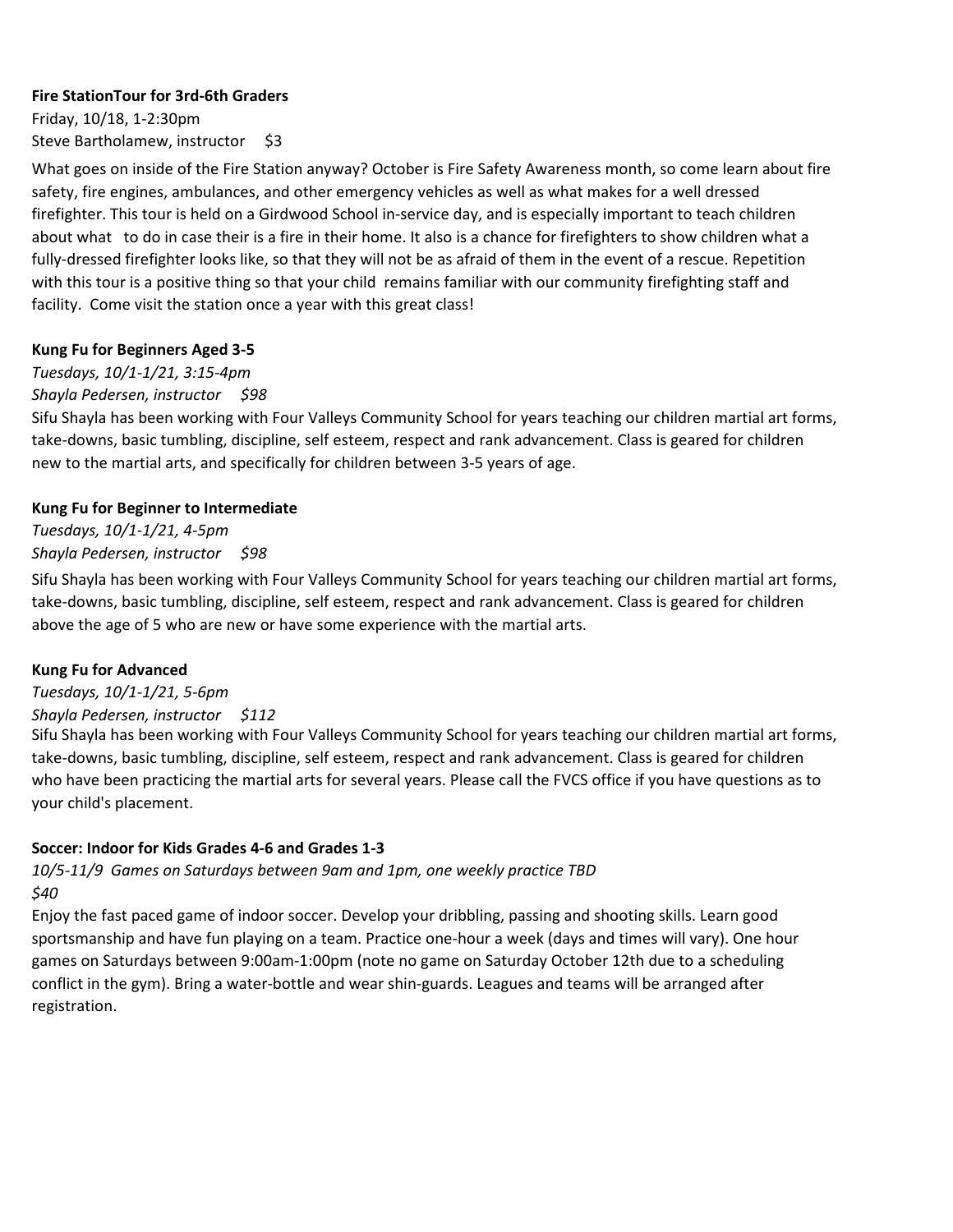### **Tweens and Teens**

#### **After Skool Youth Media**

*Mondays, 9/30-11/25 Karen Montague, instructor \$60*

Tune in to Youth Radio! Become a DJ at Glacier City Radio and share the music you love with our community. The mission of this class is to provide time and space for the youth of Girdwood, Bird, Indian and Portage to express themselves through music, news, and other forms of media at KEUL in the Park. Youth will learn be DJs that are a productive part of the station and our community. Begin by attending the Glacier City Radio volunteer meeting on Sunday, Sept. 29th at NOON to fill out paperwork and meet the DJs! The first class will review FCC regulations, tour the studio, and observe while DJ Flowergirl runs the board. The next few weeks will focus on how the station processes new CDs that come to the station, including alphabetizing and sorting, news, community outreach, social media,plus reading and writing Public Service Announcements. Next the class will focus on underwriting, and learn about fundraising for a station such as KEUL. Students will also have the opportunity to bring their own music and take turns running the board,and downloading music. Come and check it out! This class meets 10 times, and each session builds on the last. Scholarships are available for this class, please contact the FVCS office at 742-5317.

#### **Skincare and Basic Glamour for Tweens**

#### *Monday, 10/14, 3:30-4:30pm*

#### *Tory Harding, instructor \$17*

This is an educational class directed toward the tween help her understand the importance of proper skincare and basic glamour looks. We will be using Mary Kay Botanical skin care line and mineral eye and cheek colors. Every participant will go home with a goodie bag containing the following:botanical cleanse and hydrate samples, lip color sample, color card (mineral eye color and cheek color) sample, Mary Kay fall catalog (optional).You will also receive educational hand-outs and how-to's.

#### **Girls Volleyball for grades 4-8**

*Thursdays, 10/3-11/21, 5:30-6:30pm Cheyenne Barnard, instructor \$12*

Bump, Set, SPIKE! Learn and develop the basic skills of the game of Volleyball! All levels welcome for this introduction to team playing on the court. Participants must have knee pads in order to practice!

#### **Tween Yoga**

*Wednesdays, 9/11-10/16, 3:15-4:15pm Briana Sullivan, instructor \$37*

Great cross training before ski season! Yoga practice can help all abilities of youth during their busy school schedule. Learn basic yoga curriculum though the introduction of poses, expand full-body coordination, selfawareness, meditation and breath. Classes will encourage the individuality of each teen while increasing strength and flexibility.